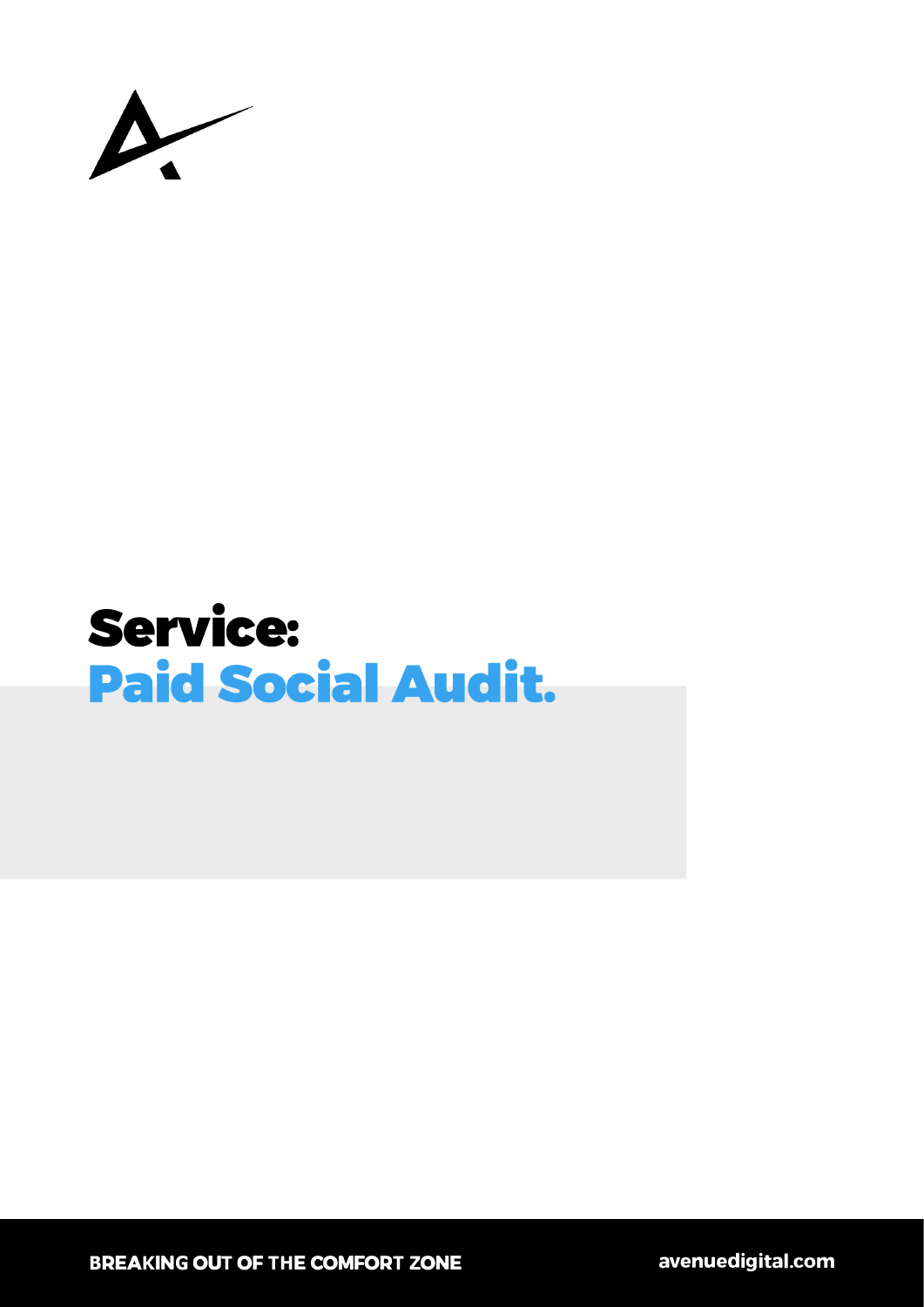## **Our service offering.**

**Our social audit will perform a thorough health check, including the following elements:** 

- Planning and strategy
- Account structure
- Campaign settings
- Placements and optimisation
- Demographic & geographic targeting
- Audience targeting
- Budget management
- Optimising towards KPls
- Remarketing opportunities
- Ad copy, creatives & engagement measures
- Conversion/pixel tracking (depending on access level)

**If you're looking for a project-based consultancy**  focusing on the overall health of your paid social **accounts - from both a strategic and best practice implementation perspective, then look no further. From reviewing your account structure and campaign settings, to audience targeting and adplacements, we will determine where there are areas for improvement in performance and advise on how best to implement this.** 

Our innovative model doesn't tread on the toes of your incumbent paid social agency or in-house digital team. Instead. we work alongside them to provide specialist technical expertise to be implemented by them or with our help.

Our specialist audits can be conducted across any of the major social platforms. All we will need to conduct our audit is read-only access to your account.

### **Why you need it.**

**With so many brands competing to be heard on paid social platforms, it's hard to get cut through, but implementing best practice across all aspects of campaign set-up is vital to achieving a healthy retum on ad spend (ROAS).** 

Our social consultants are able to objectively review a campaign set up and advise on ways to enhance performance both on a campaign-specific level and at an account level to help you achieve greater revenue and a high return on your investment.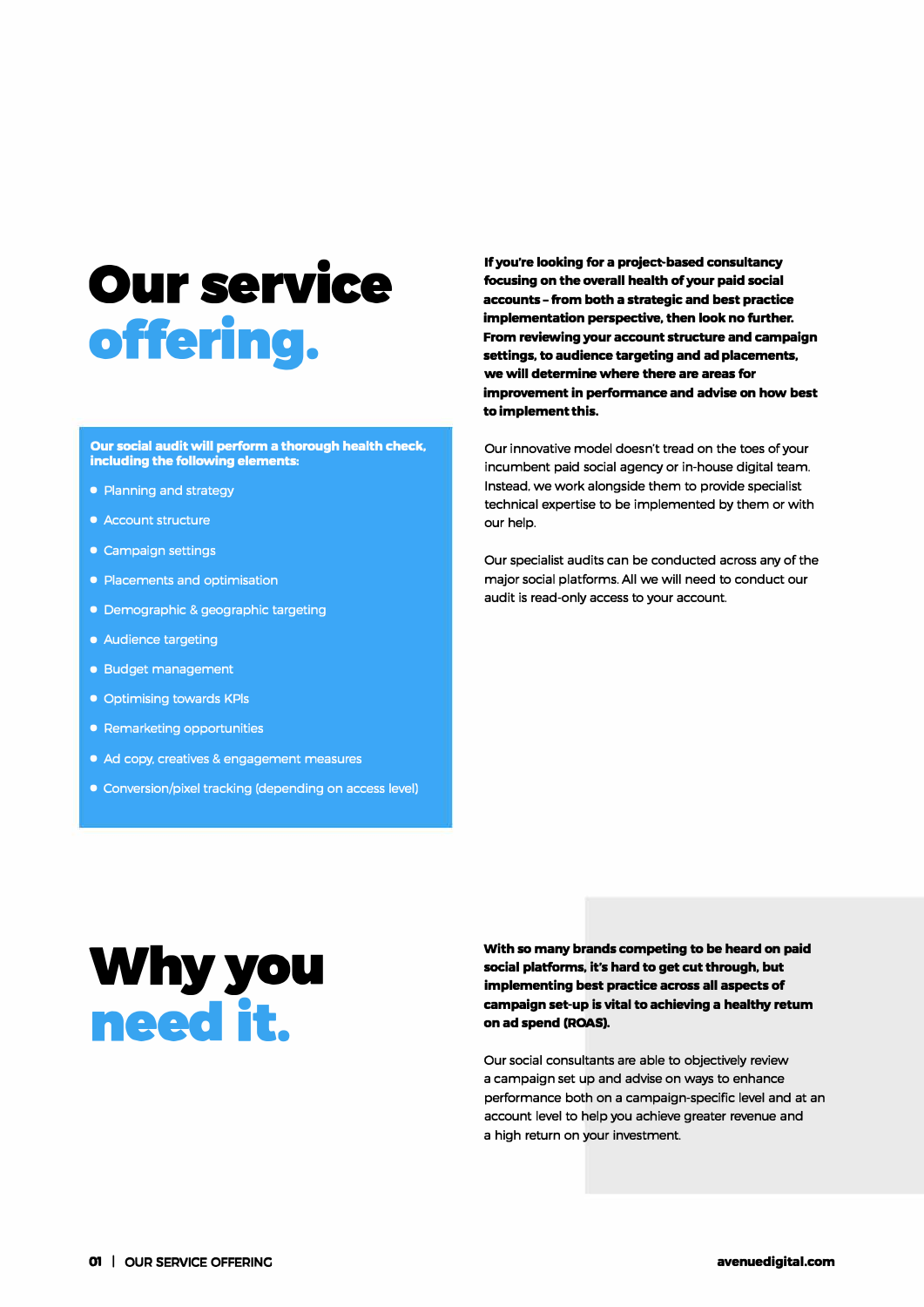# **Why Avenue Digital?**

**Avenue Digital a digital performance agency, working with media, technology and data. We're an experienced senior team that is able to identify flaws in paid social set up and recommend solutions to enhance performance across your account. We work nimbly and can produce results quickly to demonstrate tangible value for our clients.** 

Our PPC Directors Louis Ayre and Caroline Byrnes will work tirelessly with you to identify all the necessary optimisations to your account to set you up for success. They have a broad range of experience helping 828 and B2C clients alike. across a wide variety of different sectors. and they are passionate about creating exceptional digital journeys that push boundaries for our clients.

KMS



TANGLE **TEEZER ®** 

**Emolyne** 

**GOLDWELL.** 



LONDON **MYBabiie®** 

**DUKE+DEXTER** 





Hēdoine

02 | WHY AVENUE DICITAL